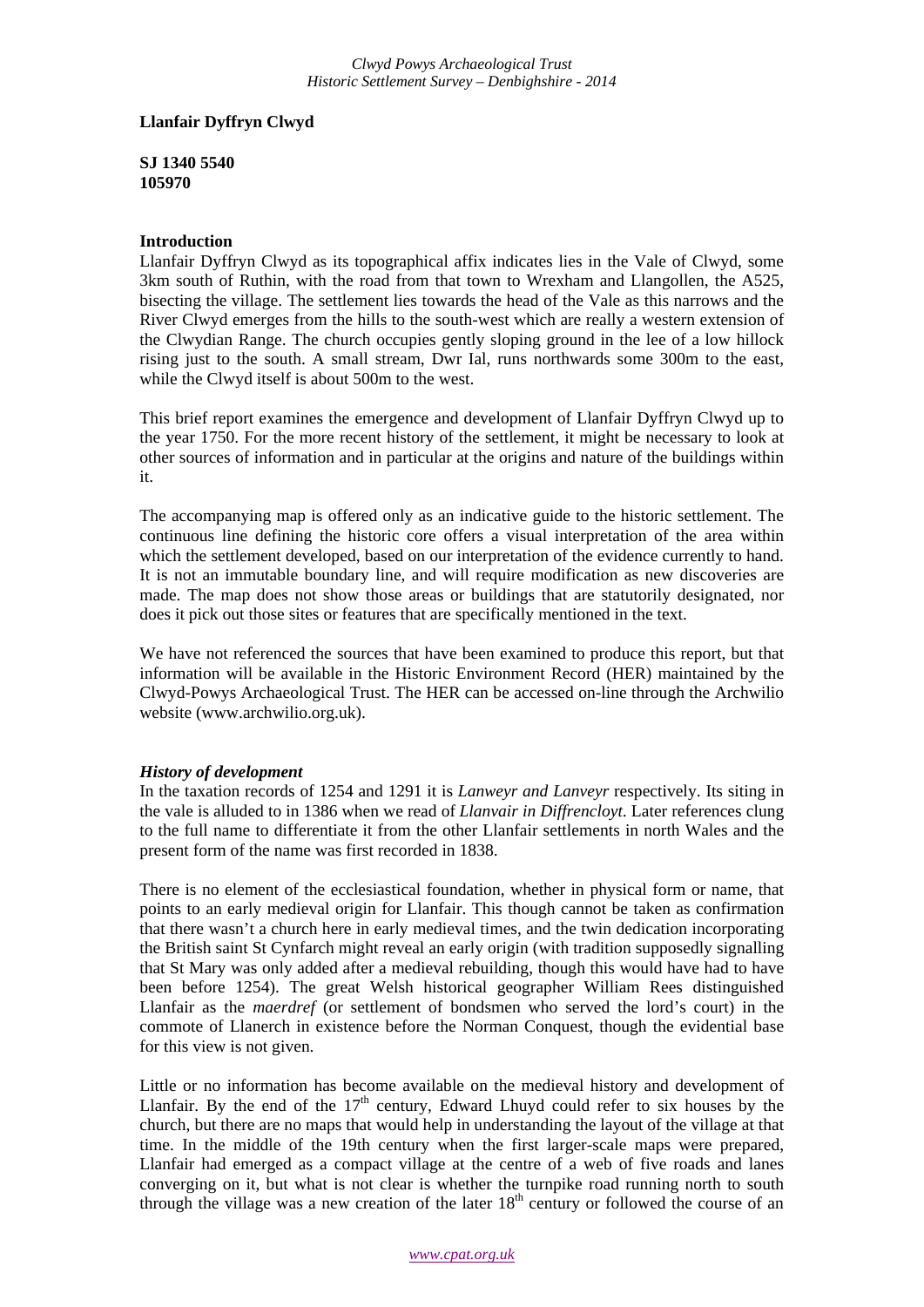earlier thoroughfare. Its straight alignments either side of the village could indicate the former.



*Llanfair Dyffryn Clwyd, photo 95-C-0140, © CPAT 2014* 

## *The heritage to 1750*

The church dedicated to St Cynfarch and St Mary is a double-naved structure, a typical form in the Vale of Clwyd, with a west tower, all of Perpendicular  $(15<sup>th</sup>-century)$  build. The windows too are in the Perpendicular style though one carries a date of 1626. It was restored in 1871-2. There are two early  $14<sup>th</sup>$ -century sepulchral slabs, fragments of the medieval rood screen (and timbers from the medieval roofs have been recycled), fragments of stained glass with one perhaps carrying the date 1503, a large iron-bound chest thought to be earlier  $17<sup>th</sup>$ century, and several wall memorials, the earliest being from 1582.

The churchyard is wholly rectilinear with no sign of any ancient modifications and no obvious curvilinearity. Cleared almost entirely of gravemarkers, it presents a manicured artificiality. A fragment of the medieval churchyard cross, reused as a sundial, is set close to the south door of the church.

There are no listed buildings of any age in the village other than the church. However, the settlement is surrounded by landholdings, the farmhouses of which date to the  $16<sup>th</sup>$  and  $17<sup>th</sup>$ centuries. Possibly some may go further back into the medieval period and have had some bearing on the development of the village, for Samuel Lewis in 1833 pointed to the 'great number of ancient family mansions, occupied by opulent and highly respectable families'.

Traces of ridge and furrow cultivation survived in fields on the south-western edge of the village until after the war. That in the field south-west of Bron-y-Clwyd is still in evidence. There are hints too from the  $1<sup>st</sup>$  edition of the large-scale Ordnance Survey map that a